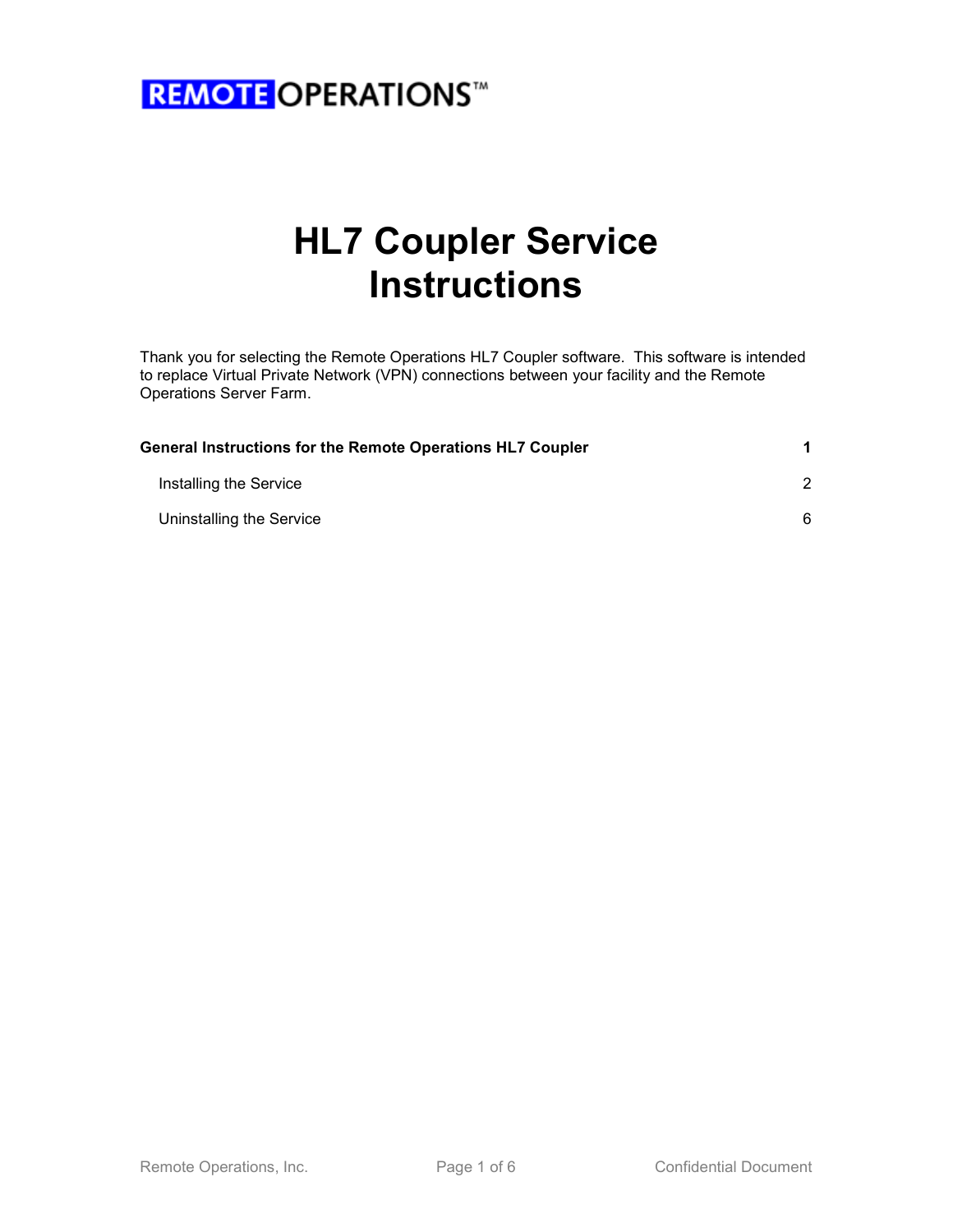#### Installing the Service

In order to use the software you must install it. Please follow the installation instructions below.

1. Locate and run the Setup.msi file included with this document. You will be presented a screen that shows the following information. Please click the "Next" button to continue.



2. You will be presented a screen that indicates the location you would like to install the application. Please select the location that best suits your installation, select the "Everyone" radio button and click the "Next" button.

| 得HL7 Coupler                                                                                                 |        |                            |                     |
|--------------------------------------------------------------------------------------------------------------|--------|----------------------------|---------------------|
| Select Installation Folder                                                                                   |        |                            |                     |
| The installer will install HL7 Coupler to the following folder.                                              |        |                            |                     |
| To install in this folder, click "Next". To install to a different folder, enter it below or click "Browse". |        |                            |                     |
| Folder:<br>C:\Program Files\Remote Operations\HL7 Coupler\                                                   |        |                            | Browse<br>Disk Cost |
| Install HL7 Coupler for yourself, or for anyone who uses this computer:                                      |        |                            |                     |
| G<br>Everyone                                                                                                |        |                            |                     |
| Just me<br>O                                                                                                 |        |                            |                     |
|                                                                                                              | Cancel | $\leq$ $\underline{B}$ ack | Next >              |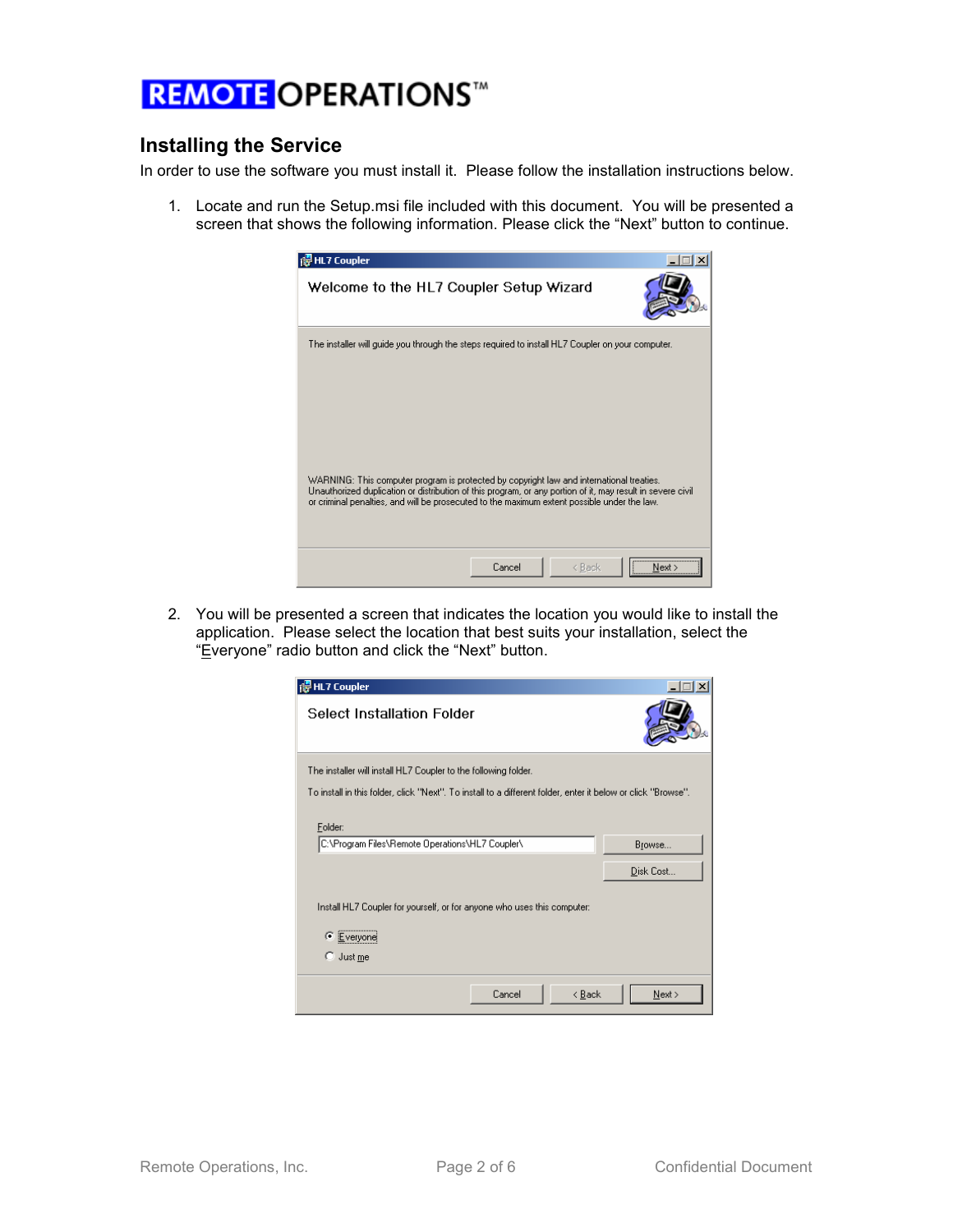3. You will be presented a confirmation screen. Please click the "Next" button.



4. You will be presented a progress indicator screen. Please wait while the setup finishes.

| <b>侵HL7 Coupler</b>             |                | $\Box$              |  |
|---------------------------------|----------------|---------------------|--|
| Installing HL7 Coupler          |                |                     |  |
| HL7 Coupler is being installed. |                |                     |  |
| Please wait                     |                |                     |  |
|                                 | <br>Cancel<br> | < Back<br>$N$ ext > |  |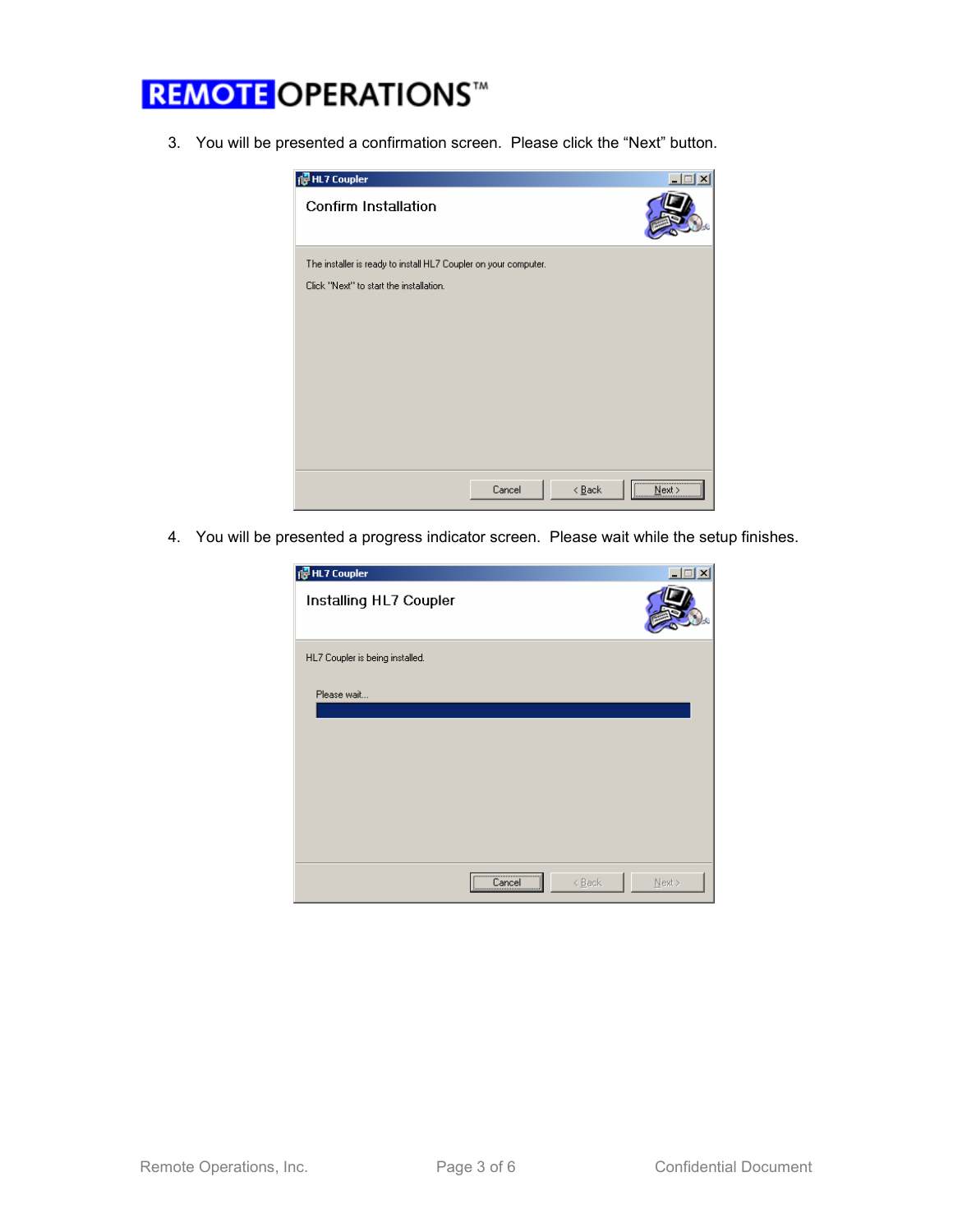5. You will be presented the completion screen. Please click the "Close" button.



- 6. Please open Windows Explorer and navigate to the folder where you installed the service.
- 7. Please configure the HL7Coupler.exe.config file.
	- a. Please paste the password that was provided to you in the Password segment.

<add key="Password" value=""/>

b. Please configure the Inbound Ports you want to monitor. These are the ports that your HL7 system uses to connect. Separate multiple ports by commas.

<add key="MonitorInboundPorts" value="2000"/>

c. Please configure the Outbound Ports you want to monitor. These are the ports that the Remote Operations system uses to connect. Separate multiple ports by commas.

<add key="MonitorOutboundPorts" value="1003"/>

d. Please configure the internal IP Address and port you would like to monitor. The default IP Address is normally used. The Internal IP Address if the address of your HL7 system. The Internal Port is the port used to send data to your HL7 system.

```
 <add key="InternalIPAddress" value="127.0.0.1"/> 
<add key="InternalPort" value="1000"/>
```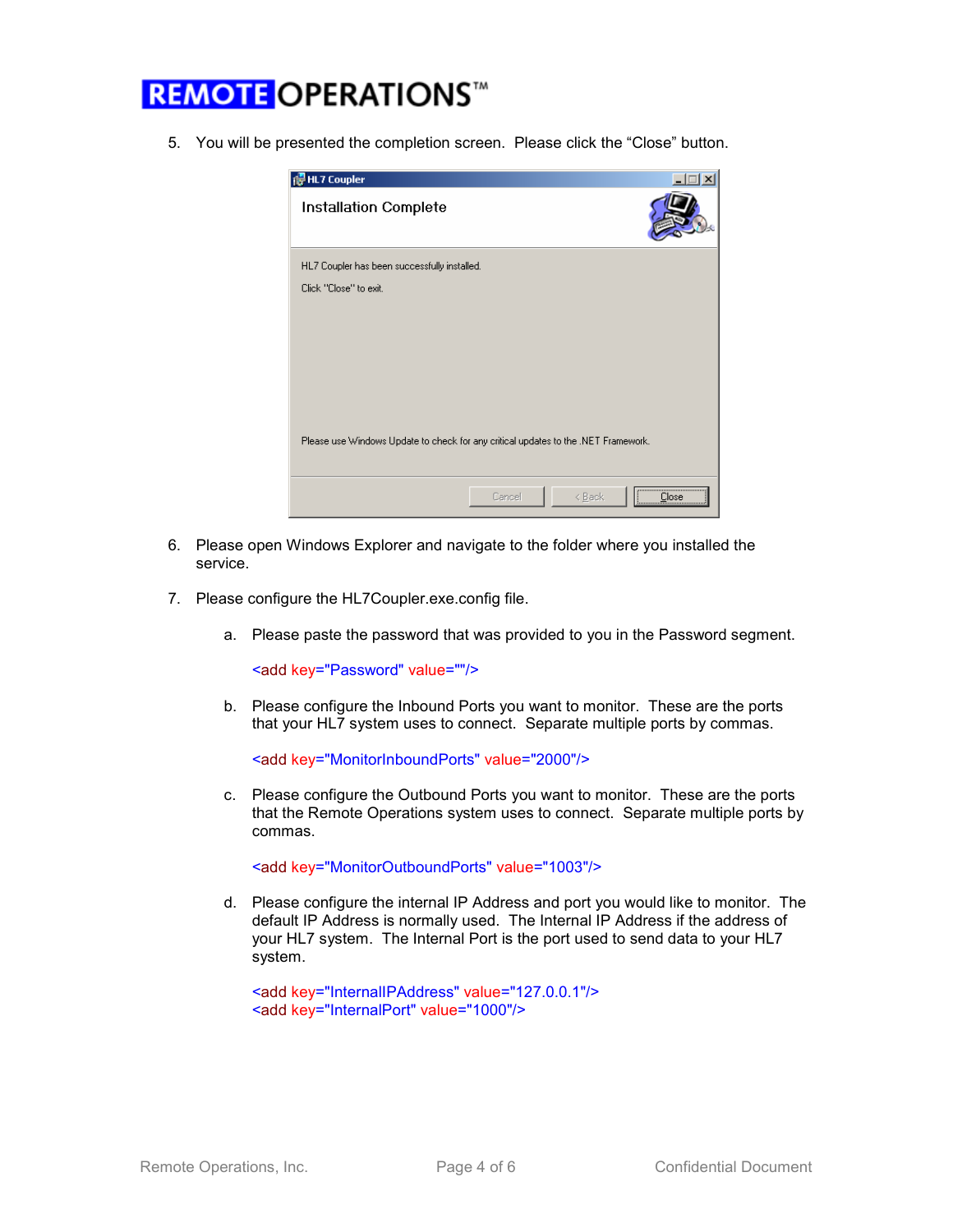e. Please configure the external port. The External Port is used to communicate data to the Remote Operations system.

<add key="ExternalPort" value="1003"/>

f. Please configure the FailedFolder segment if different from normal installation. The default is normally used.

<add key="FailedFolder" value="C:\Program Files\Remote Operations\HL7 Coupler\Failed\"/>

g. If you wish to receive error messages in the Event Log, please set the Verbose segment to true.

<add key="Verbose" value="false"/>

- 8. Save the HL7Coupler.exe.config file.
- 9. Select the "Install HL7 Coupler Service" option from the Remote Operations\HL7 Coupler menu to install the service into the Windows Service Manager.
	- a. Click Start
	- b. Select Programs
	- c. Select Remote Operations
	- d. Select HL7 Coupler
	- e. Click Install HL7 Coupler Service
- 10. Congratulations. You have successfully installed the HL7 Coupler Service. You may run netstat -an at the command prompt to see that the ports are active.